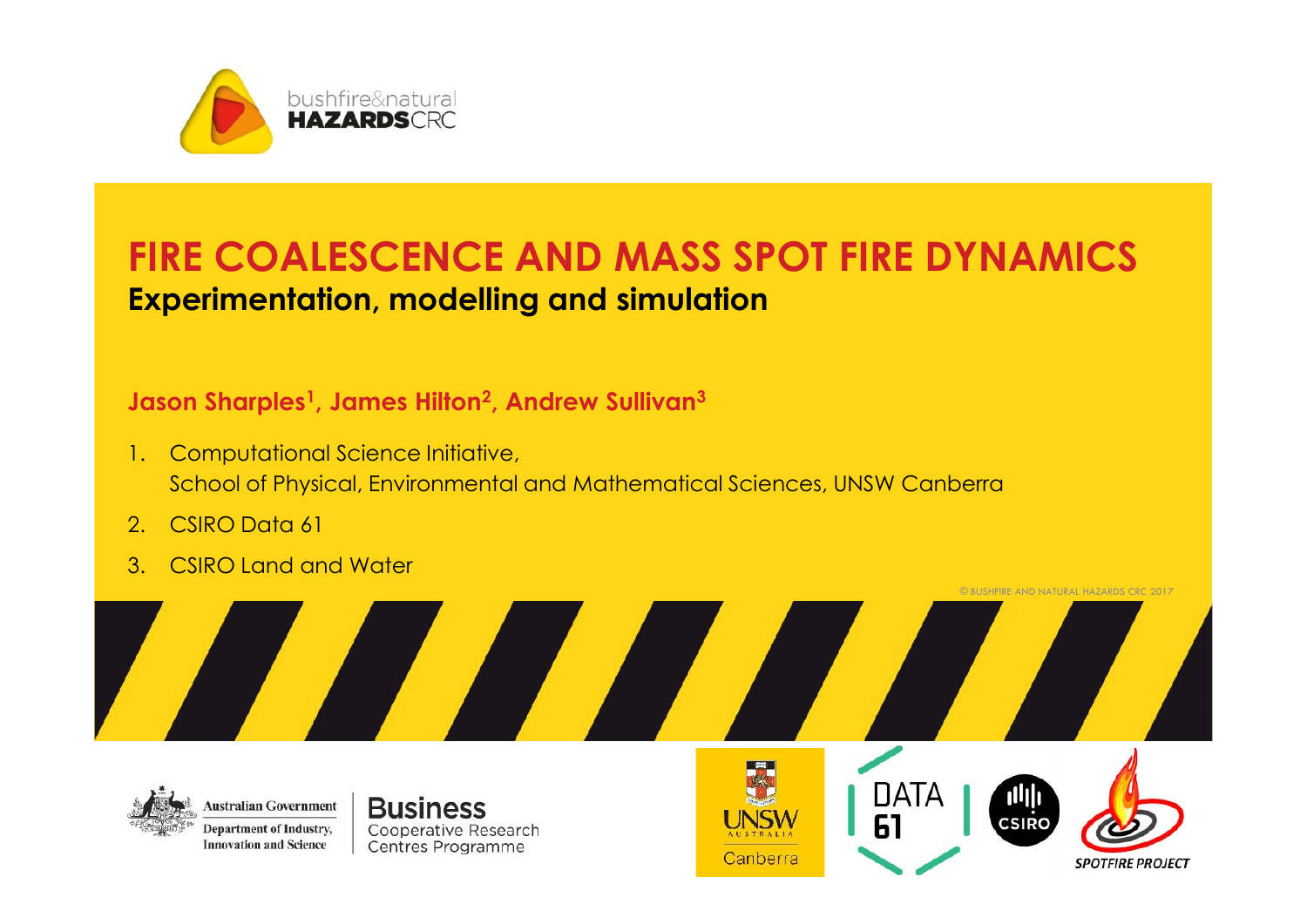

© BUSHFIRE AND NATURAL HAZARDS CRC 2017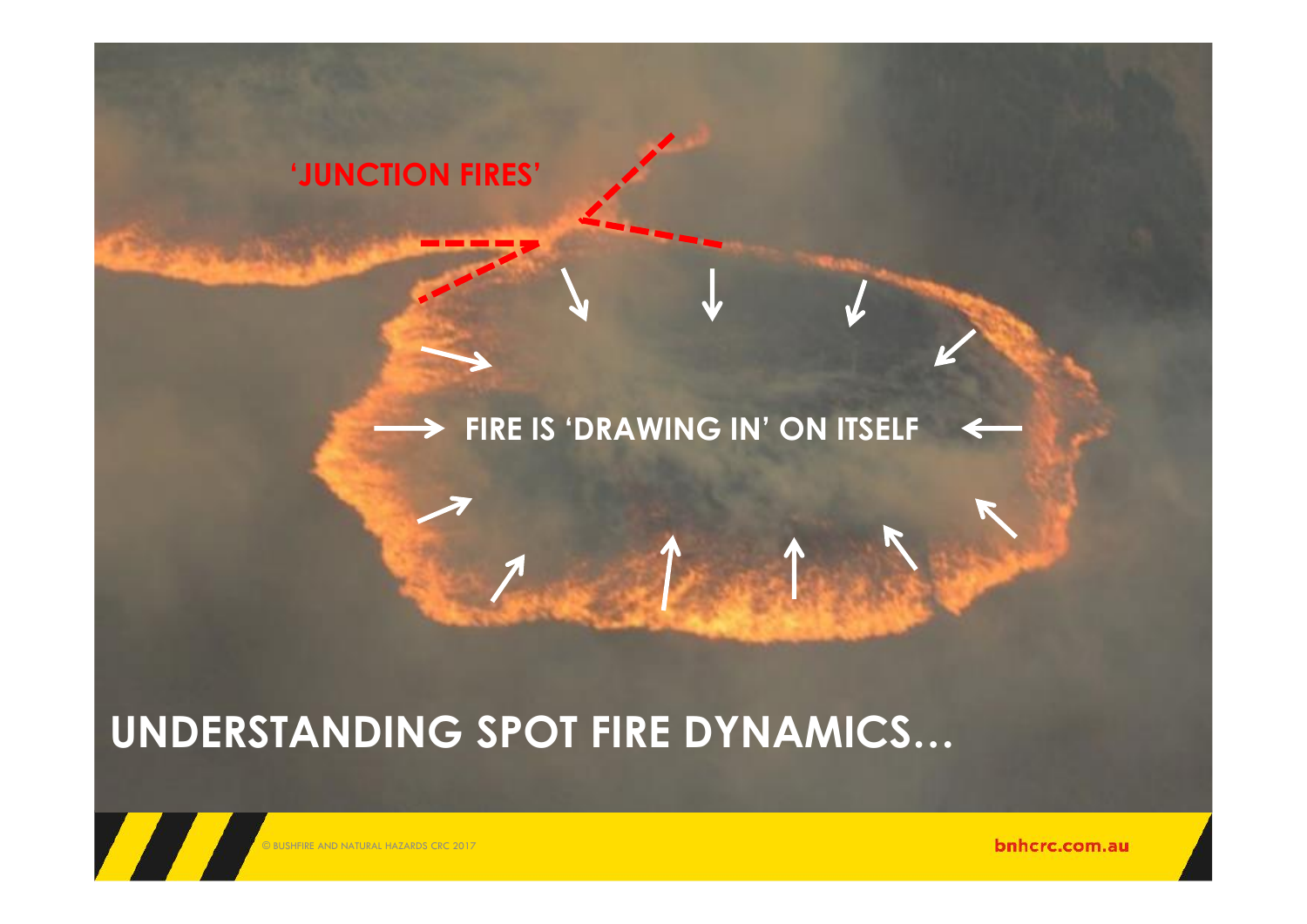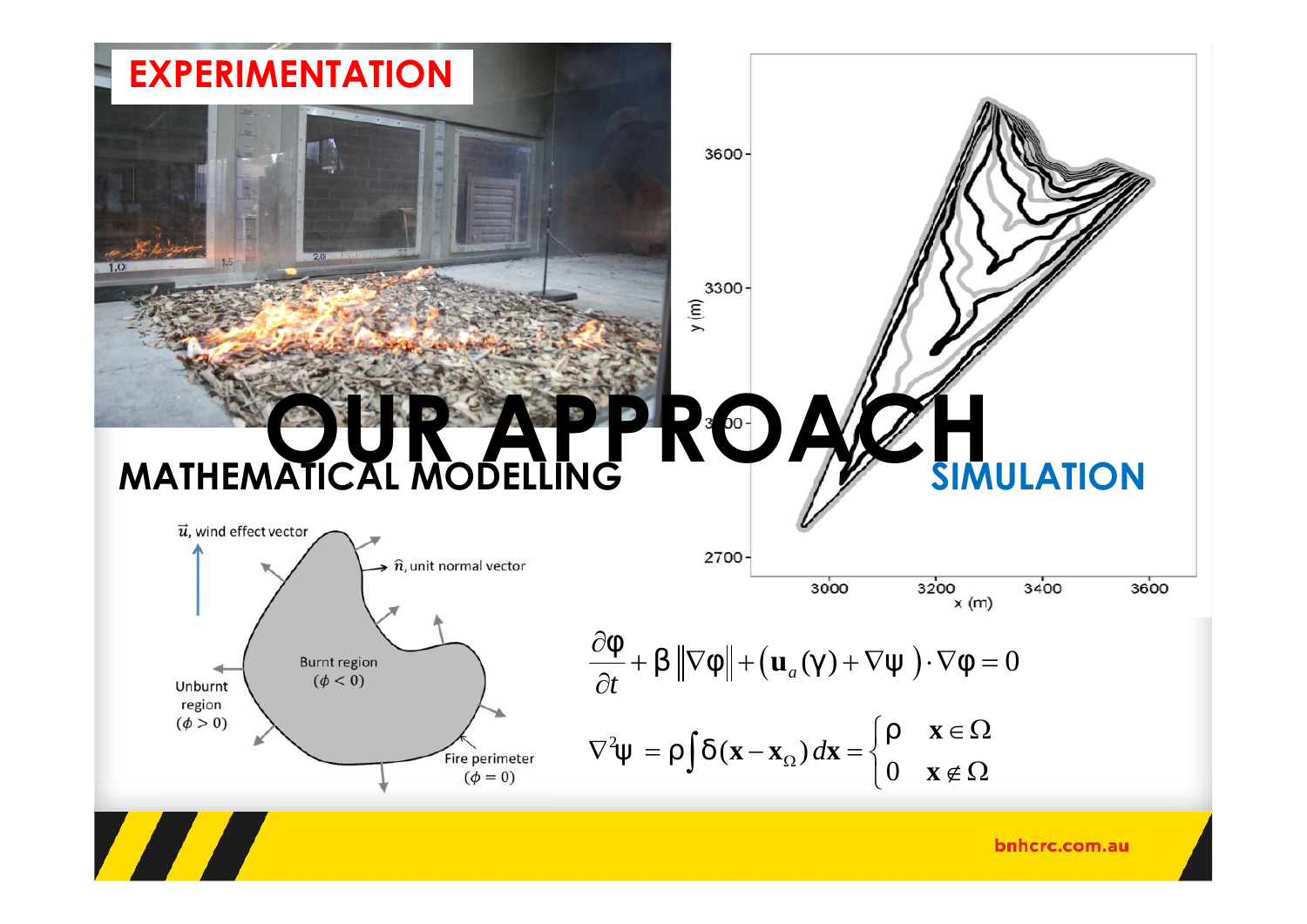### **GEOMETRIC MODELS WITH PYROGENIC POTENTIAL**



**TALL** 

Simulation of a wind-driven line ignition with different pyroconvective strengths



Plus strong potential for a physically based model for slope effect on fire spread...!

w/ XFireNZ, Missoula Fire Lab.

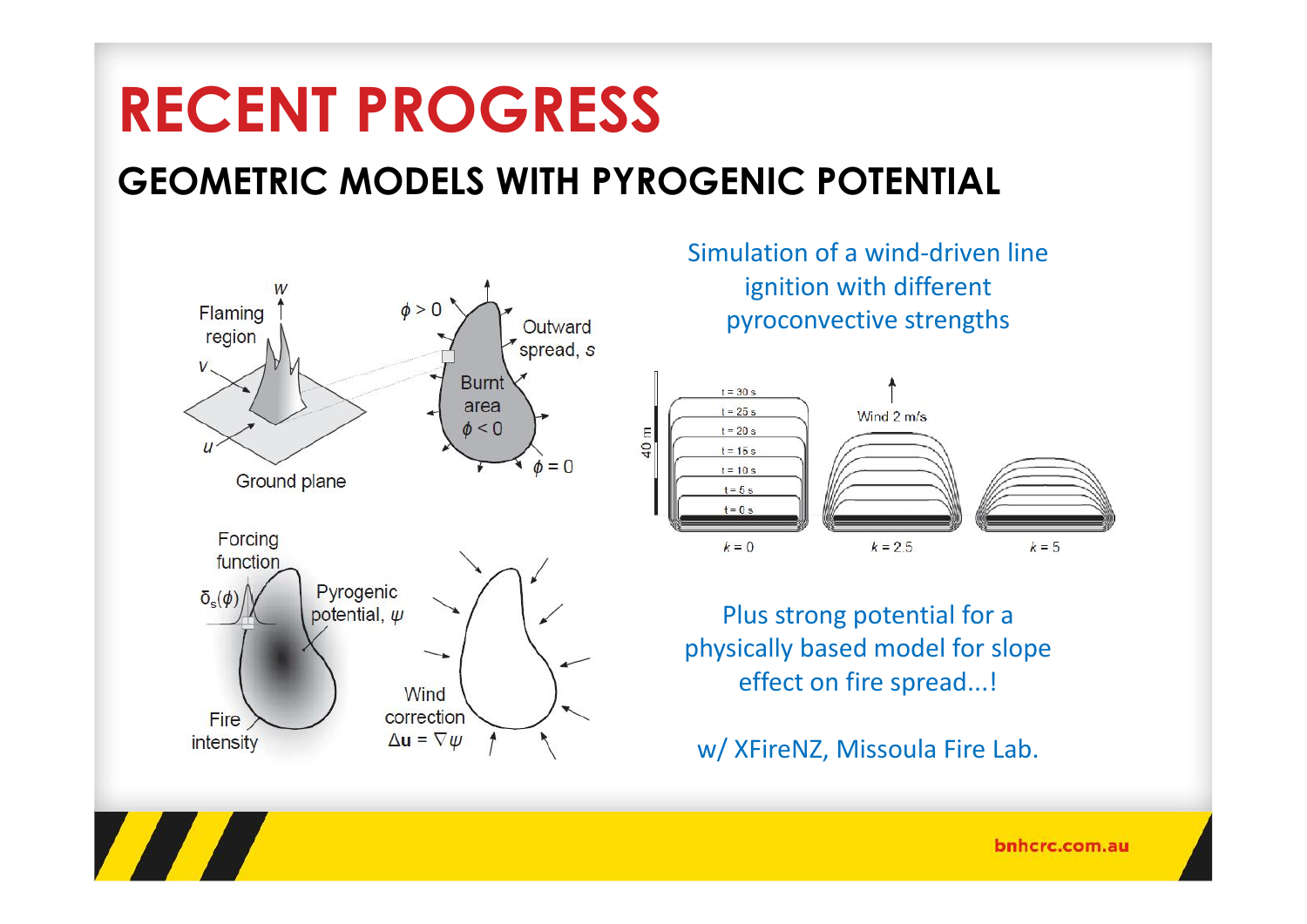### **GEOMETRIC MODELS WITH PYROGENIC POTENTIAL**



**TANA** 



Separated V fire experiment and simulated fire propagation.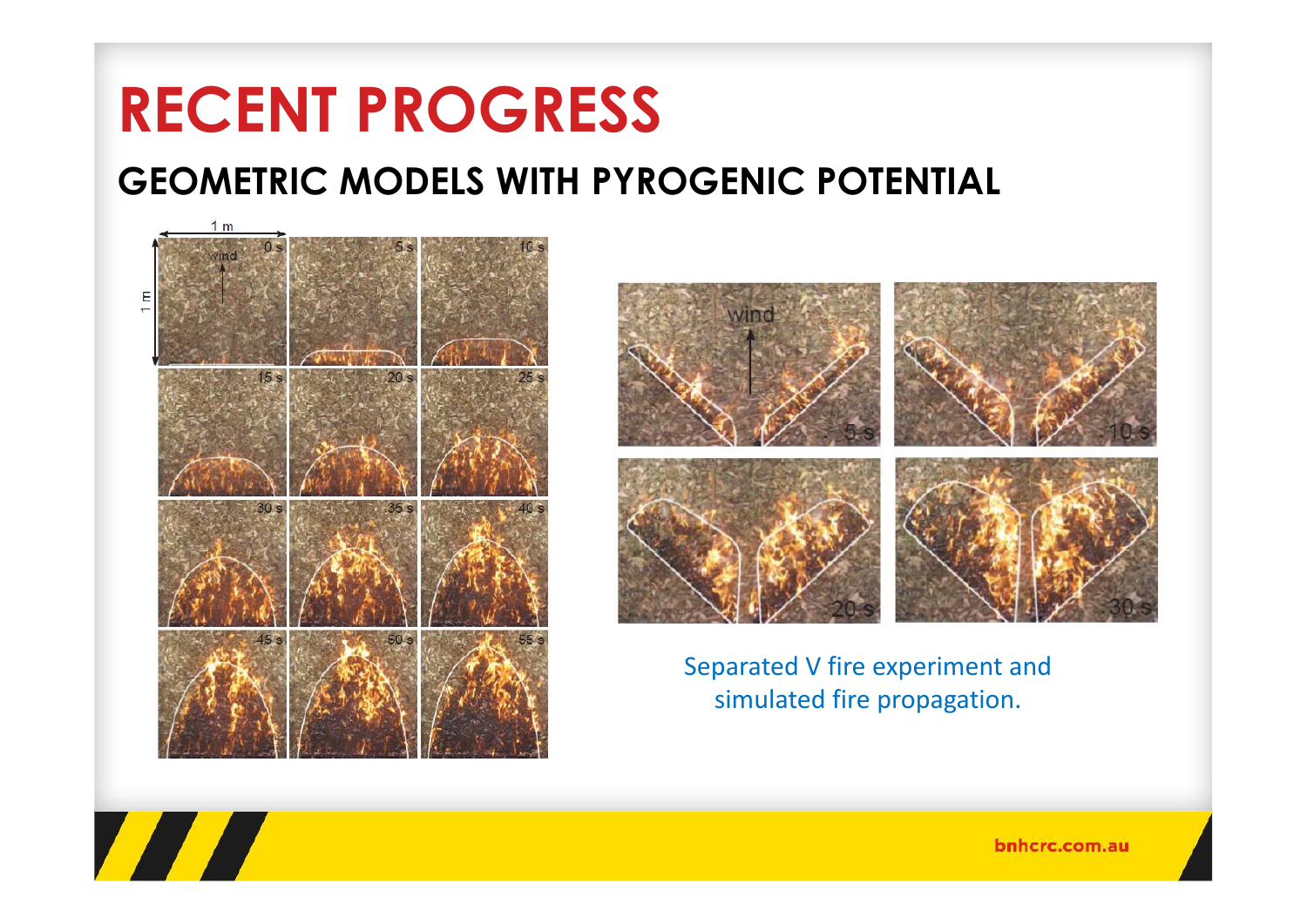### **UNDERSTANDING ARC FIRES**



Fully coupled three-dimensional fire atmosphere model Position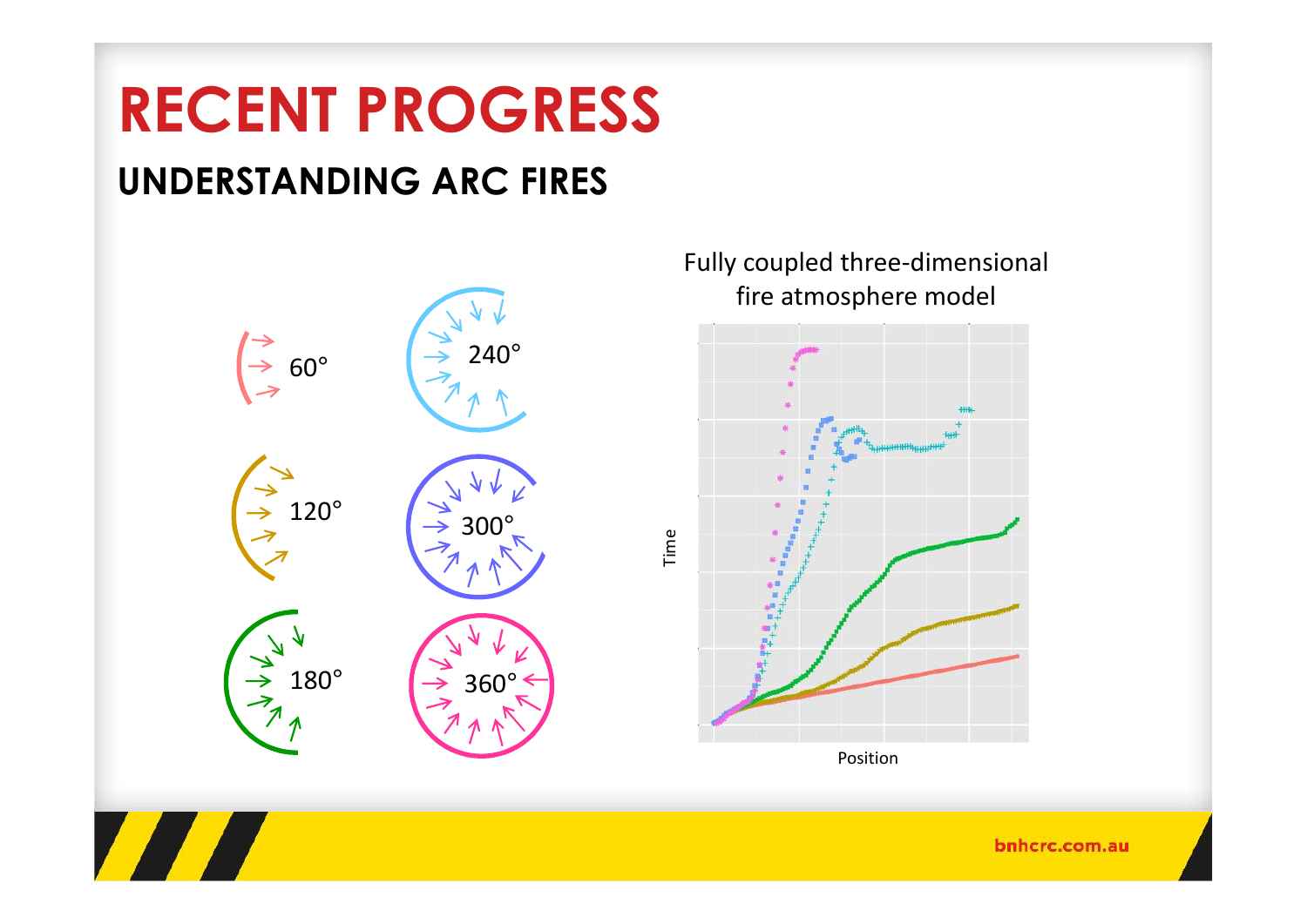### **RECENT PROGRESS UNDERSTANDING ARC FIRES**



#### Fully coupled three-dimensional fire atmosphere model

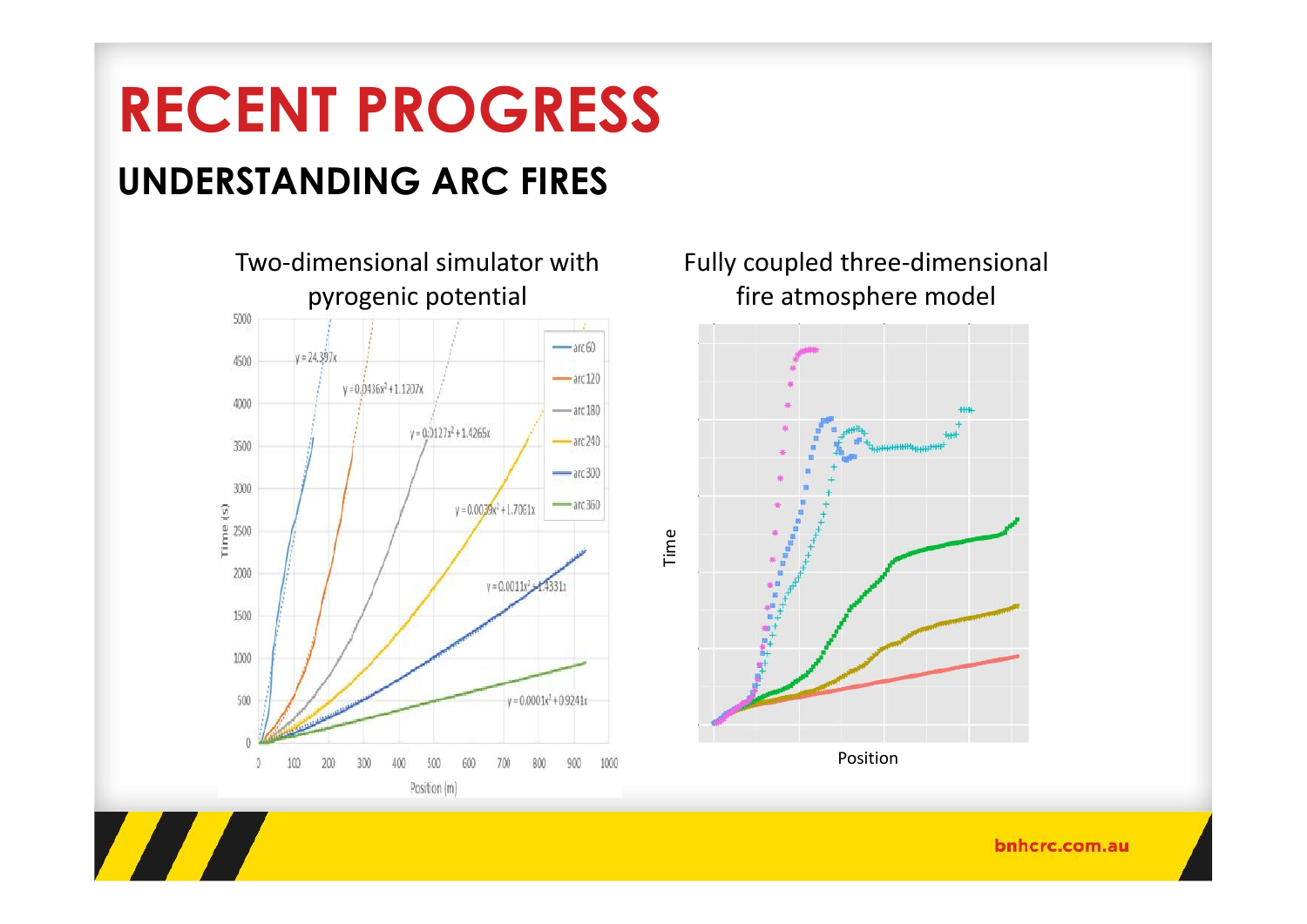### **EFFECT OF SPOT FIRE DENSITY ON PEAK FIRE POWER**



**TANA**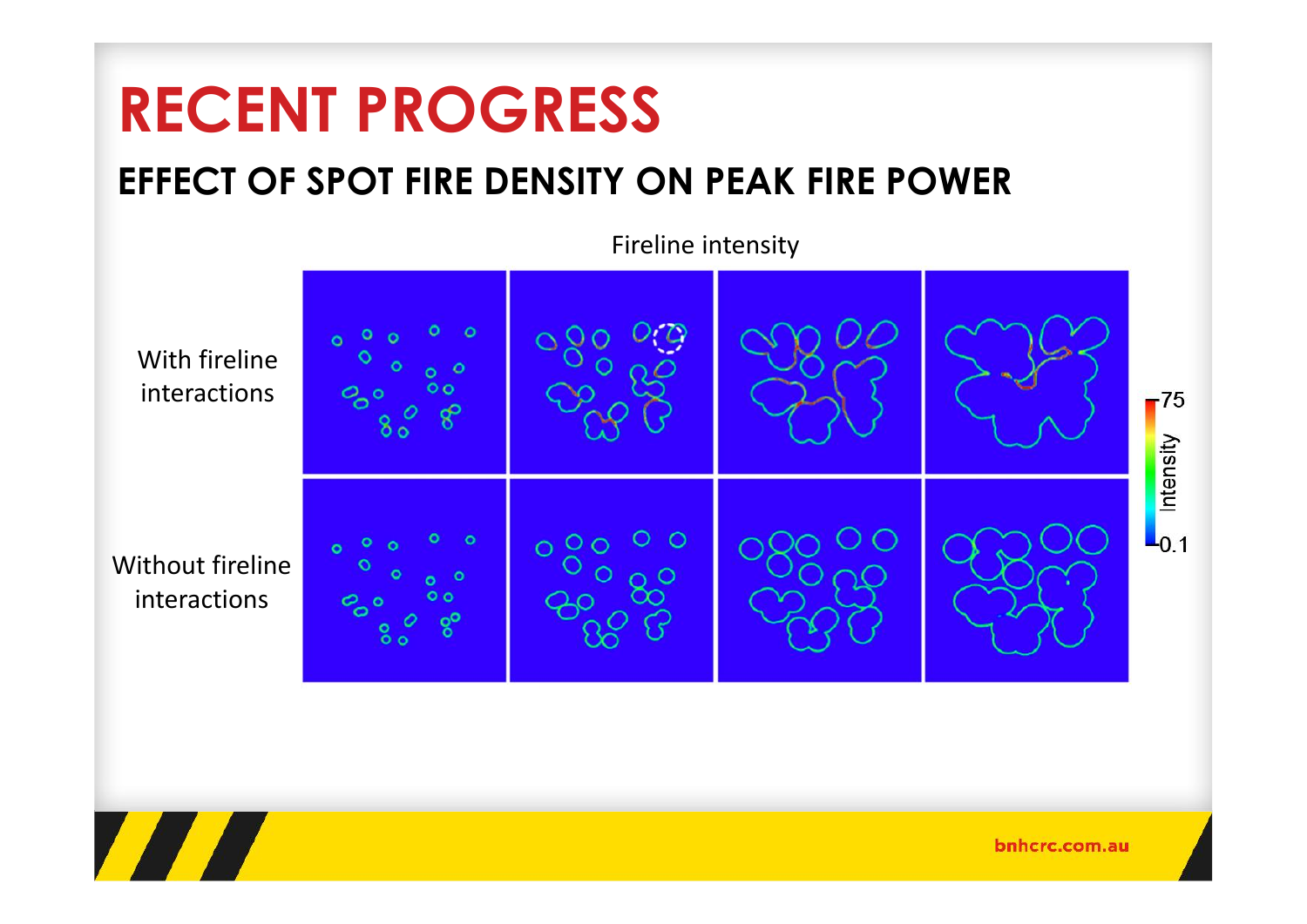**TANA** 

### **EFFECT OF SPOT FIRE DENSITY ON PEAK FIRE POWER**

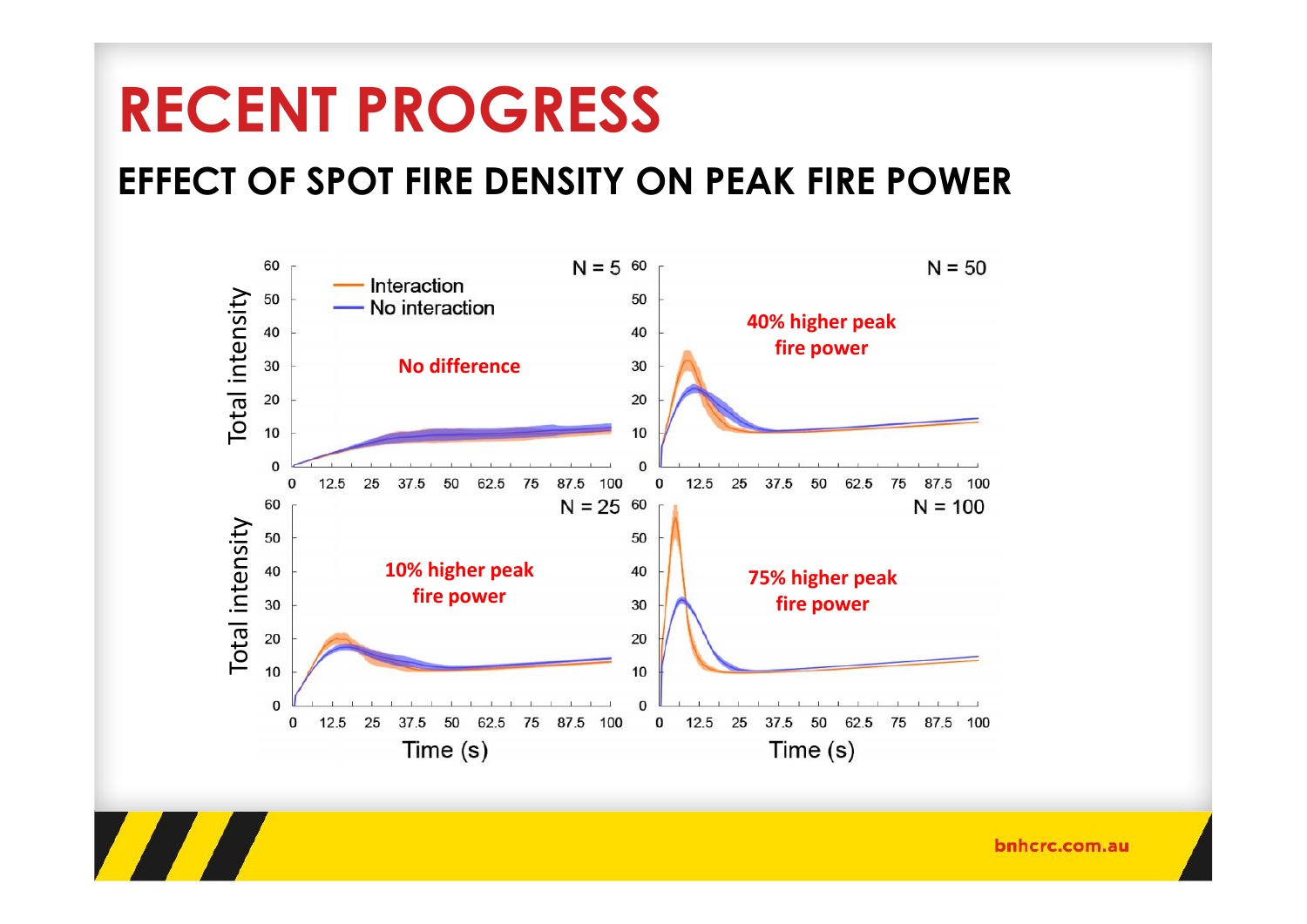#### **EFFECT OF TERMINAL VELOCITY DYNAMICS ON LONG-RANGE EMBER DISPERSAL**

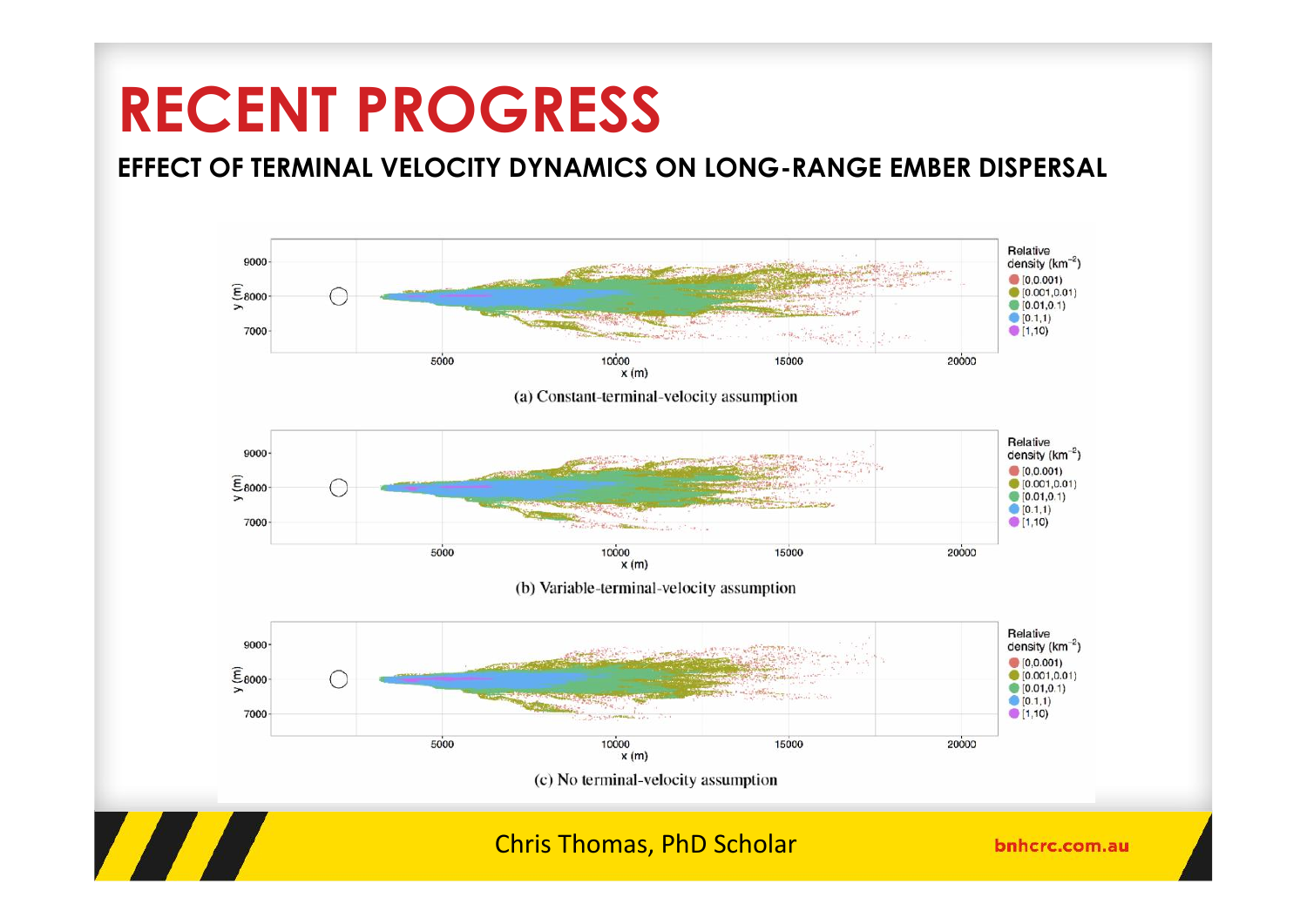# **UTILISATION PLANS**

The immediate avenue for utilisation of this research will be scoping enhanced frameworks for firefighter and Fire Behaviour Analyst training.

This research will inform advanced firefighter training on extreme and

The research will enable a better representation of 'fire danger', with